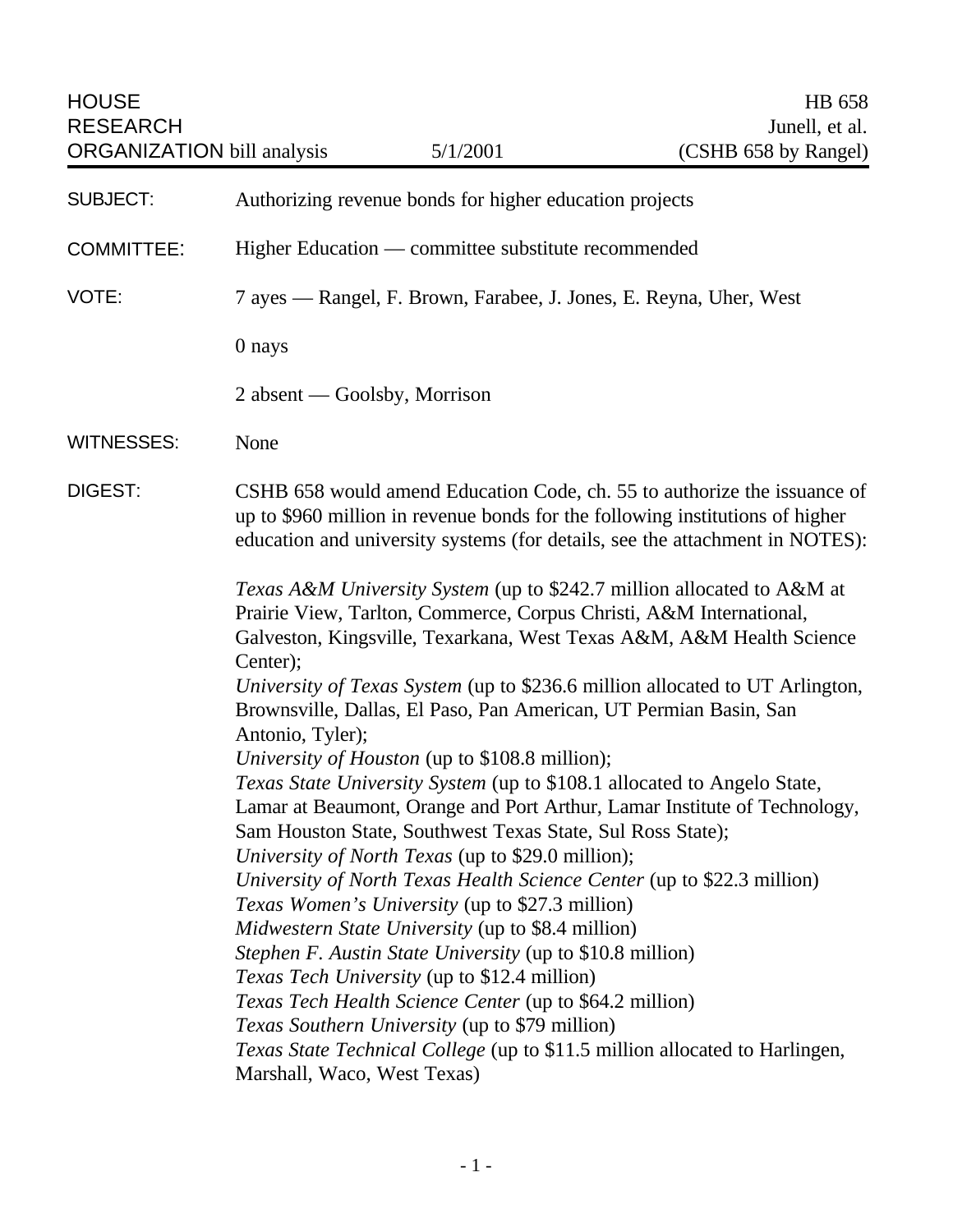Use of bond proceeds would be for the purpose of providing funds to acquire, purchase, construct, improve, renovate, enlarge/or equip property, buildings, structures, facilities, roads or related infrastructure.

University or system boards could pledge all or part of the institution's revenue, including student tuition charges, for bond payment. University systems also would be authorized to transfer funds among institutions to meet debt obligations and to ensure the most equitable and efficient allocation of resources to meet statutory and constitutional duties.

Any portion of the bond proceeds authorized for a specific project at an institution could be used to renovate existing structures and facilities at the institution.

Bonds authorized for the allocation to Prairie View A&M for construction of a juvenile justice building and to Texas Southern University for campus renovations and to construct a building at the school of public affairs could not be issued before March 1, 2003.

The bill would take immediate effect if finally passed by a two-thirds record vote of the membership of each house. Otherwise, it would take effect September 1, 2001.

SUPPORTERS SAY: CSHB 658 would help universities serve growing enrollments by constructing new or renovating existing facilities to utilize up-to-date technologies and meet modern education demands to keep them competitive in the higher education marketplace. The bonds authorized would be pledged against university revenues and therefore pose little financial risk to the state.

> Revenue bonds are the most cost-effective way to finance high-cost construction or improvement of long-lasting infrastructure, which may be utilized while the debt is being paid off. Authorizing revenue bonds would give Texas higher education institutions much needed support without diverting available general revenue from other state priorities and without increasing state debt.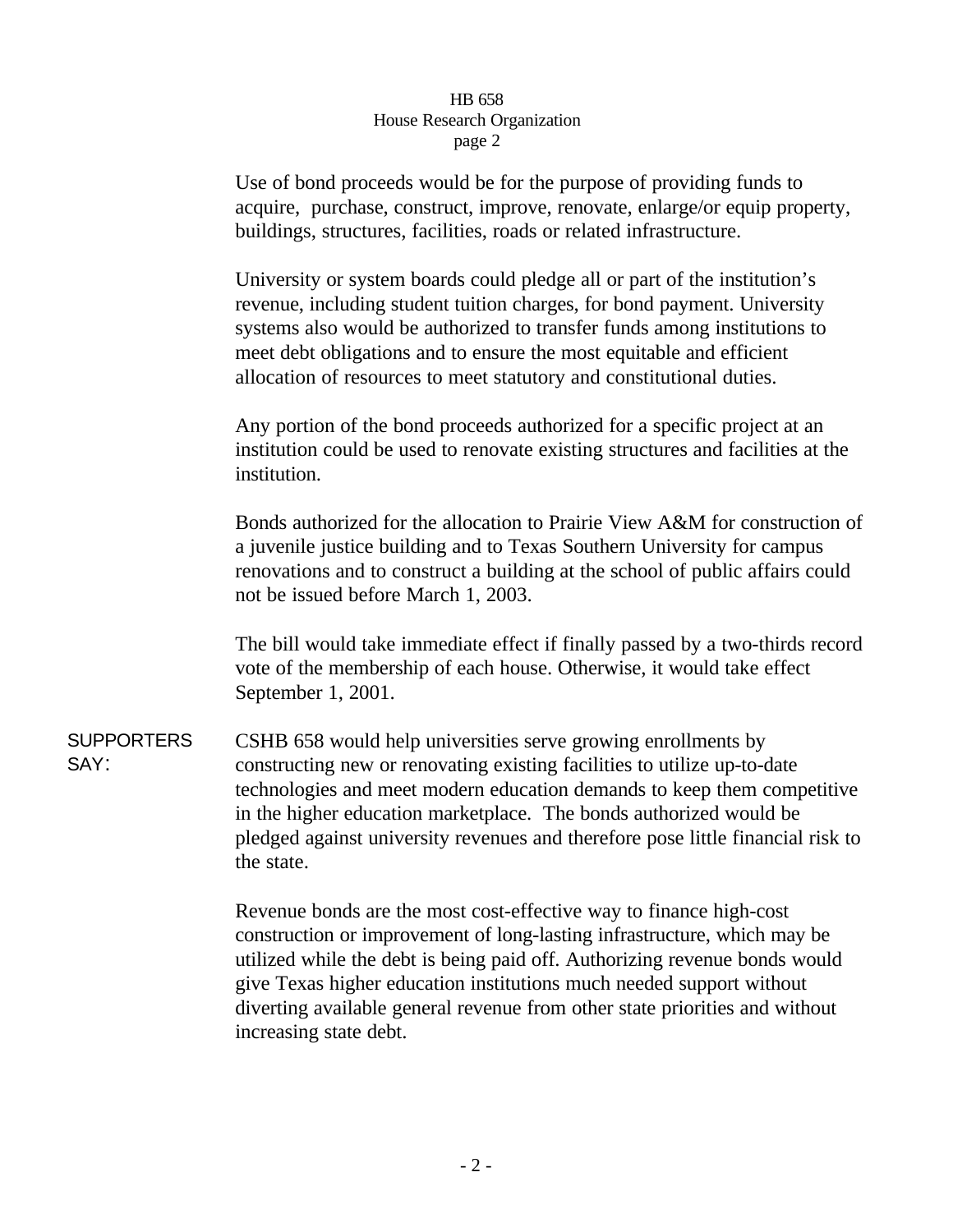Operating costs for renovated facilities would be partially offset by savings in utility and maintenance costs due to improved construction or energy systems, and the construction of new buildings would eliminate enormous lease costs being paid by some universities.

CSHB 658 would *not* appropriate general revenue to the affected universities. However, if the Legislature continues its practice of reimbursing institutions for debt service, affordability and accessibility to higher education would be protected because fee increases to cover bond debt would be minimized, and tuition and fee revenues would continue to be used to fund daily operational expenses.

The bond authorizations in CSHB 658 would continue to be reviewed after the House consideration as part of the on-going development of the state budget. CSHB 658 is fair and equitable and all of the capital projects that would be funded by the bond proceeds have been thoroughly reviewed and rated by the coordinating board, which evaluates the projects for need, cost, efficiency, and space use.

The coordinating board examined the projects with projected enrollment increases in mind, so the projects may not necessarily increase enrollment but rather accommodate enrollment the institution would experience anyway. If the coordinating board disagreed with the need for a project and determined it did not meet the required standards, it could notify the governor, the lieutenant governor and the speaker.

**OPPONENTS** SAY: CSHB 658 could increase the demand for more general revenue appropriations to higher education. Although CSHB 658 would authorize the payment of bond obligations from university revenues, the Legislature has traditionally reimbursed institutions for the debt service using general revenue appropriations. This could divert general revenue funds from other state priorities.

> According to the bill's fiscal note, it is assumed that the bonds would be issued so that debt service first would be due on September 1, 2002, except for the specified bonds for Prairie View A&M and Texas Southern University, for which debt service would be due no earlier than September 1, 2003. During times of relative economic stability, it may not make good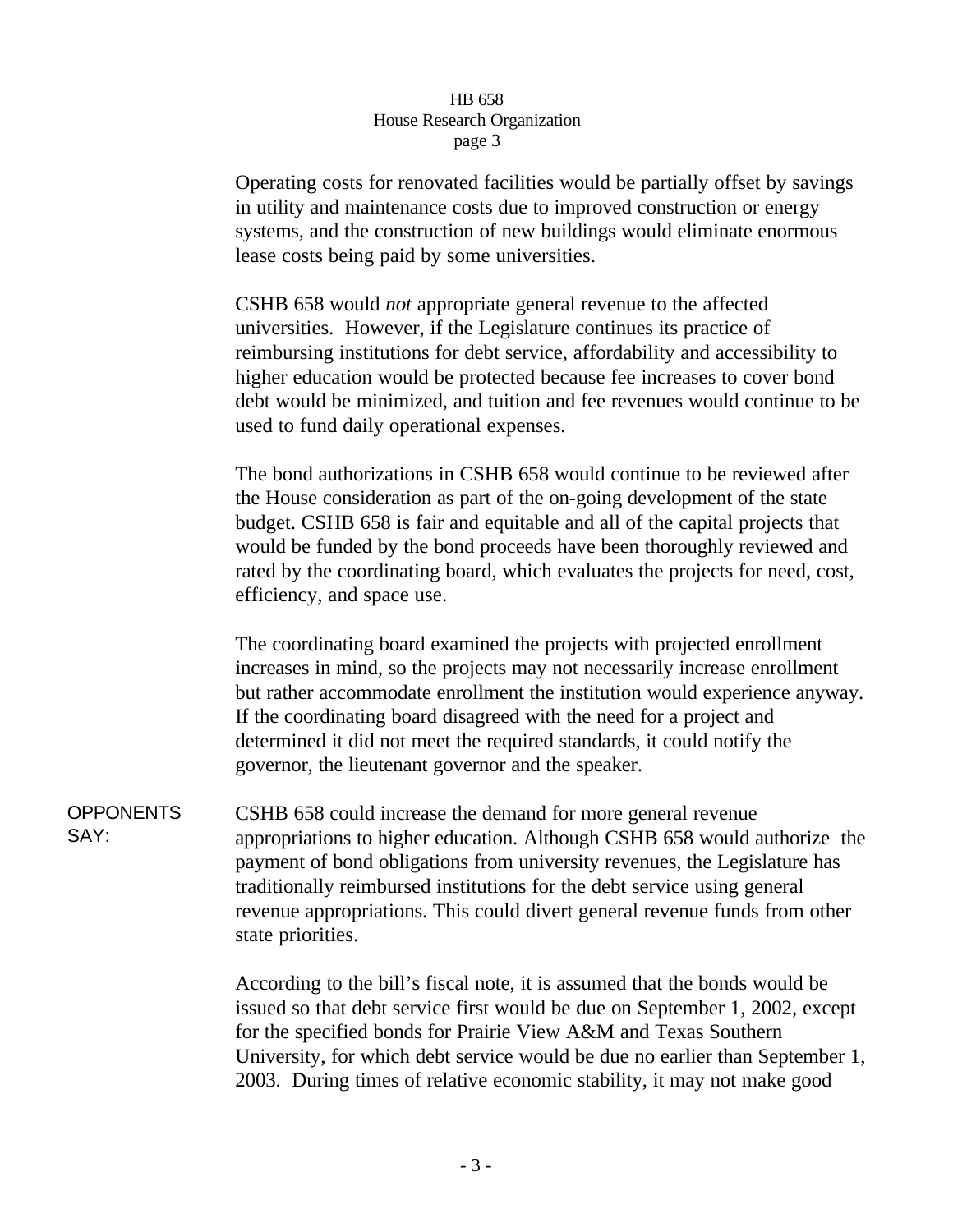sense to commit to \$91 million a year for the next 20 years when the state could have less revenue. About \$600 million in tuition revenue bonds were authorized in 1997, which are still being paid for. Also, the current funding formula does not include amounts for operations and maintenance costs related to additional facilities. Operations and maintenance costs are provided to higher education institutions based on a predicted square feet, not on actual square feet. However, if the increased space resulted in additional enrollment, it is possible that the predicted square feet, operations, and maintenance costs would increase.

NOTES: The bill as filed authorized the issuance of revenue bonds only for the Texas A&M University System and the University of Houston System-Clear Lake. The committee substitute specified the projects that the bonds would finance and the maximum aggregate principal amount for the financing of each project. The substitute prohibited the issuance of bonds for certain facilities at Prairie View A&M and Texas Southern University before March 1, 2003.

> The companion bill, SB 254 by Ellis, was referred to the Senate Finance Committee on January 24.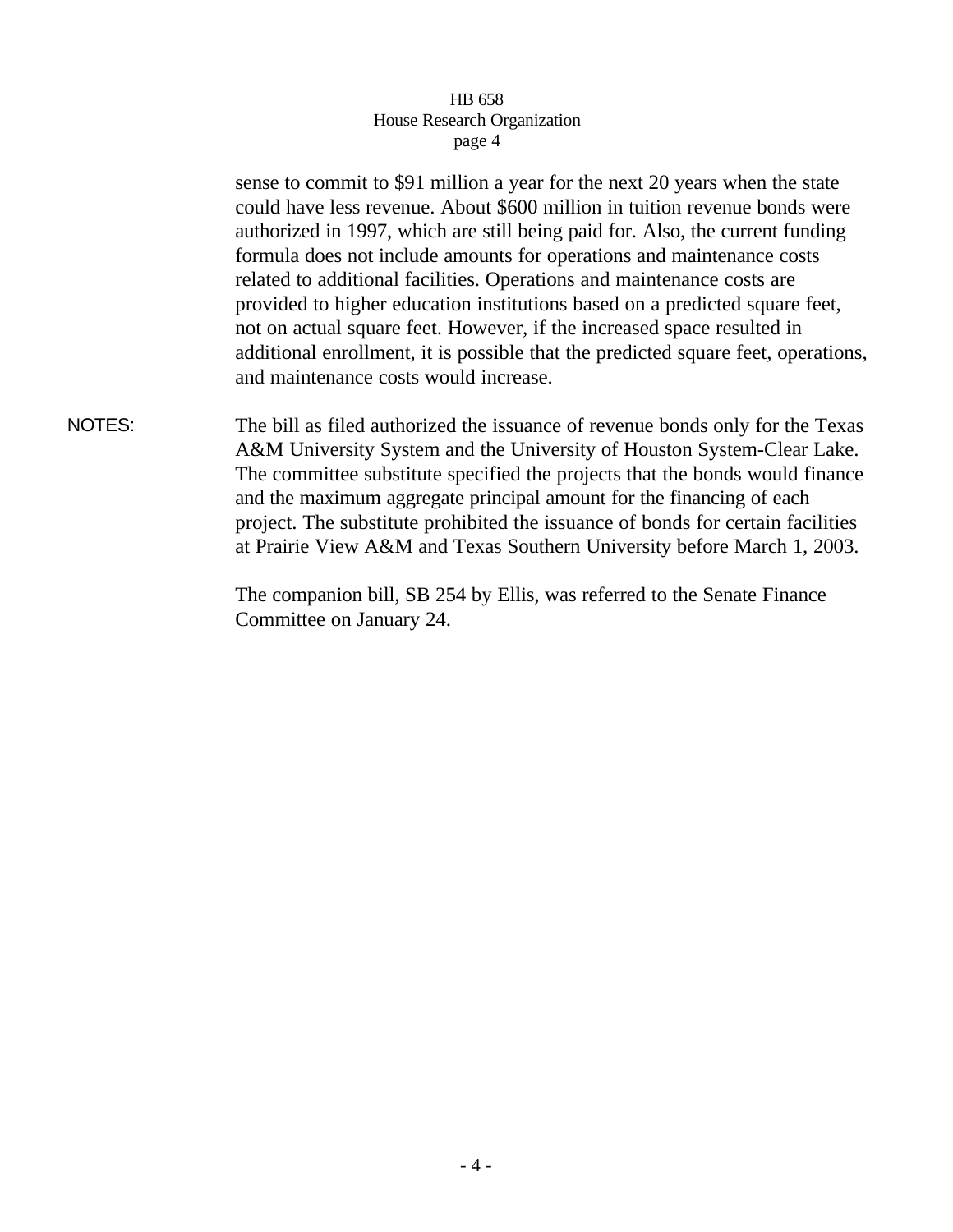# **Proposed Tuition Revenue Bond Authorizations — CSHB 658**

| <b>Institution</b>                      | Project Title & CB Evaluation Page                        | Project<br>Cost              | <b>TRB</b><br><b>Request</b> | <b>Typical Cost</b><br>Amount | Proposed<br><b>TRB Funding</b>  | <b>PUF</b><br><b>Amount</b> |
|-----------------------------------------|-----------------------------------------------------------|------------------------------|------------------------------|-------------------------------|---------------------------------|-----------------------------|
|                                         | <u>No.</u>                                                |                              |                              |                               |                                 |                             |
|                                         |                                                           | \$43,100,000                 | \$43,100,000                 |                               | (Minus $10\%$ )<br>\$10,775,000 |                             |
| <b>UT</b> Arlington<br><b>UT</b> Dallas | Science Building - 2<br>Founders/Founders/Annex/Berkner   |                              |                              |                               |                                 | \$32,325,000                |
|                                         | renovation - 6                                            | \$60,000,000                 | \$60,000,000                 |                               | \$15,000,000                    | \$45,000,000                |
| UT El Paso                              | Biomedical and Health Science Corridor -                  |                              |                              |                               |                                 |                             |
|                                         | 9                                                         | \$25,000,000                 | \$25,000,000                 |                               | \$6,250,000                     | \$18,750,000                |
| UT Pan American                         | Educ Complex/Library/Multipurpose Center                  |                              |                              |                               |                                 |                             |
|                                         | $-17$                                                     | \$31,000,000                 | \$34,600,000                 |                               | \$31,500,000                    |                             |
| UT Brownsville                          | Phase II Life and Health Science-Educ -                   |                              |                              |                               |                                 |                             |
|                                         | 21                                                        | \$30,600,000                 | \$30,600,000                 |                               | \$27,540,000                    |                             |
| UT Permian Basin                        | Integrated Mesa Building renovations - 25                 | \$10,000,000                 | \$10,000,000                 |                               | \$2,500,000                     | \$7,500,000                 |
| UT Permian Basin                        | Gymnasium - 26                                            | \$1,000,000                  | \$1,000,000                  |                               | \$250,000                       | \$750,000                   |
| UT San Antonio                          | Science Building (1604) - 28                              | \$60,000,000                 | \$35,000,000                 |                               | \$8,750,000                     | \$26,250,000                |
| UT Tyler                                | Engineering, Sciences & Technology                        |                              |                              |                               |                                 |                             |
|                                         | Building - 30                                             | \$36,000,000                 | \$36,000,000                 |                               | \$9,000,000                     | \$27,000,000                |
|                                         |                                                           |                              |                              |                               |                                 |                             |
| A&M Galveston                           | Engineering Building - 40                                 | \$14,800,000                 | \$14,800,000                 | \$11,800,000                  | \$10,620,000                    |                             |
| Tarleton                                | Library addition/Mathematics renovation -                 |                              |                              |                               |                                 |                             |
|                                         | 60                                                        | \$22,000,000                 | \$22,000,000                 |                               | \$19,800,000                    |                             |
| A&M Corpus                              | Classroom/Lab Facility - 64 - Harte Center                |                              |                              |                               |                                 |                             |
| Christi                                 |                                                           | \$40,000,000                 | \$40,000,000                 |                               | \$36,000,000                    |                             |
| A&M Kingsville                          | Pharmacy School                                           | \$11,600,000                 | \$11,600,000                 |                               | \$11,600,000                    |                             |
| A&M Kingsville<br>A&M International     | Student Services Building - 68                            | \$12,000,000                 | \$12,000,000                 |                               | \$10,800,000                    |                             |
| West Texas A&M                          | Phase IV, Science Building - 73<br>Fine Arts Complex - 77 | \$22,000,000<br>\$30,000,000 | \$22,000,000<br>\$30,000,000 | \$16,800,000<br>\$26,800,000  | \$15,120,000<br>\$24,120,000    |                             |
| A&M Commerce                            | Science Building - 81                                     | \$19,000,000                 | \$19,000,000                 | \$17,600,000                  | \$15,840,000                    |                             |
| A&M Texarkana                           | Health Science Building/Library Renovation                |                              |                              |                               |                                 |                             |
|                                         | $-85$                                                     | \$20,000,000                 | \$20,000,000                 |                               | \$18,000,000                    |                             |
|                                         |                                                           |                              |                              |                               |                                 |                             |
| U of Houston                            | Science/Engineering Research/Classrooms                   |                              |                              |                               |                                 |                             |
|                                         | $-87$                                                     | \$60,000,000                 | \$60,000,000                 |                               | \$54,000,000                    |                             |
| <b>UH Clear Lake</b>                    | Student Services/Classroom Building - 90                  | \$36,375,000                 | \$36,375,000                 |                               | \$32,737,500                    |                             |
| <b>UH</b> Downtown                      | New Classroom Building - 91                               | \$30,000,000                 | \$30,000,000                 | \$21,450,000                  | \$19,305,000                    |                             |
| <b>UH</b> Victoria                      | University West - 92                                      | \$700,000                    | \$700,000                    |                               | \$630,000                       |                             |
| <b>UH</b> Victoria                      | Facility Services Building - 93                           | \$1,100,000                  | \$1,050,000                  |                               | \$945,000                       |                             |
| <b>UH</b> Victoria                      | Center for Community Initiatives - 94                     | \$1,500,000                  | \$1,350,000                  |                               | \$1,215,000                     |                             |
|                                         |                                                           |                              |                              |                               |                                 |                             |
| Midwestern                              | Campus Chilled Water Distribution System                  |                              |                              |                               |                                 |                             |
|                                         | - 95                                                      | \$3,400,000                  | \$3,400,000                  |                               | \$3,060,000                     |                             |
| Midwestern                              | HVAC Controls/Energy Monitoring Control                   |                              |                              |                               |                                 |                             |
|                                         | - 96                                                      | \$2,500,000                  | \$2,500,000                  |                               | \$2,250,000                     |                             |
| Midwestern                              | Streets, Sewer Storm Drainage                             |                              |                              |                               |                                 |                             |
|                                         | Improvements - 97                                         | \$3,400,000                  | \$3,400,000                  |                               | \$3,060,000                     |                             |
| U of North Texas                        | Construct Science Building - 104                          | \$32,275,000                 | \$32,275,000                 |                               | \$29,047,500                    |                             |
| Stephen F. Austin                       | Telecommunications Bldg &Power Plant                      |                              |                              |                               |                                 |                             |
|                                         | renovation - 108                                          | \$7,400,000                  | \$6,200,000                  |                               | \$5,580,000                     |                             |
| Stephen F. Austin                       | Birdwell Building renovation - 109                        | \$6,800,000                  | \$5,800,000                  |                               | \$5,220,000                     |                             |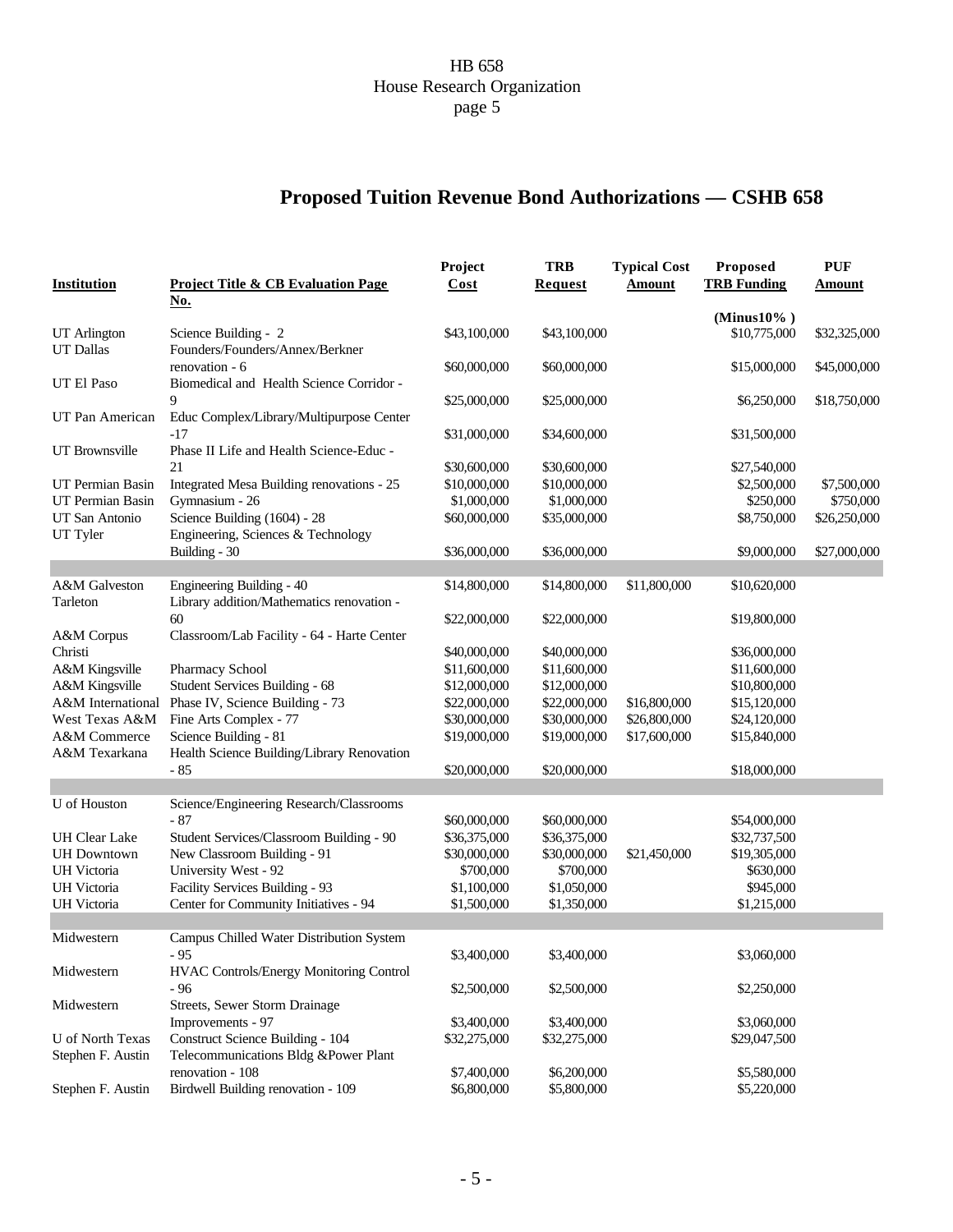| <b>Institution</b>                                                        | Project Title & CB Evaluation Page                                     | Project<br>Cost | <b>TRB</b><br><b>Request</b> | <b>Typical Cost</b><br>Amount | Proposed<br><b>TRB Funding</b> | <b>PUF</b><br>Amount      |  |
|---------------------------------------------------------------------------|------------------------------------------------------------------------|-----------------|------------------------------|-------------------------------|--------------------------------|---------------------------|--|
| Texas Tech                                                                | No.<br>Food Tech & Animal Science Building -<br>123                    | \$40,000,000    | \$20,000,000                 | \$13,800,000                  | \$12,420,000                   |                           |  |
| Texas Woman's                                                             | Academic and Administration Building -<br>128                          | \$30,350,000    | \$30,350,000                 |                               | \$27,315,000                   |                           |  |
|                                                                           |                                                                        |                 |                              |                               |                                |                           |  |
| Angelo                                                                    | Expand and Renovate Institutional Facilities<br>$-130$                 | \$19,903,000    | \$19,903,000                 |                               | \$17,912,700                   |                           |  |
| Lamar                                                                     | Building renovations and repairs -132                                  | \$25,637,760    | \$25,637,760                 |                               | \$23,073,984                   |                           |  |
| L - Inst. of Tech                                                         | Gentry renovation-Classrooms and Labs -                                |                 |                              |                               |                                |                           |  |
|                                                                           | 136                                                                    | \$6,237,600     | \$6,237,600                  |                               | \$5,613,840                    |                           |  |
| LSC - Orange                                                              | Complete Campus Site Development - 137                                 | \$2,500,000     | \$2,500,000                  |                               | \$2,250,000                    |                           |  |
| LSC - Port Arthur                                                         | Performing Arts/Classroom Building - 138                               | \$7,000,000     | \$7,000,000                  |                               | \$6,300,000                    |                           |  |
| LSC - Port Arthur                                                         | Gates Memorial Library Expansion &                                     |                 |                              |                               |                                |                           |  |
|                                                                           | Plaza - 139                                                            | \$2,000,000     | \$2,000,000                  | \$1,700,000                   | \$1,530,000                    |                           |  |
| Sam Houston                                                               | Farrington Bldg renovation and expansion -                             |                 |                              |                               |                                |                           |  |
|                                                                           | 141                                                                    | \$20,000,000    | \$20,000,000                 |                               | \$18,000,000                   |                           |  |
| <b>Southwest Texas</b><br><b>Sul Ross</b>                                 | New Business Building - 145<br>Science/Range Animal Science Facility - | \$21,690,000    | \$21,690,000                 |                               | \$19,521,000                   |                           |  |
|                                                                           | 156                                                                    | \$17,000,000    | \$14,500,000                 |                               | \$13,050,000                   |                           |  |
| <b>Sul Ross</b>                                                           | Chiller Replacement/addition - 157                                     | \$2,200,000     | \$1,000,000                  |                               | \$900,000                      |                           |  |
|                                                                           |                                                                        |                 |                              |                               |                                |                           |  |
| <b>TSTC</b> Harlingen                                                     | Learning Resource Ctr/Distance Learning -                              |                 |                              |                               |                                |                           |  |
|                                                                           | 183                                                                    | \$4,000,000     | \$4,000,000                  |                               | \$3,600,000                    |                           |  |
| <b>TSTC West Texas</b>                                                    | Transportation Technologies Building - 186                             | \$2,700,000     | \$2,700,000                  |                               | \$2,430,000                    |                           |  |
| <b>TSTC Marshall</b>                                                      | Library and Administration Center - 187                                | \$2,100,000     | \$2,100,000                  |                               | \$1,890,000                    |                           |  |
| <b>TSTC Waco</b>                                                          | <b>Industrial Technology Center - 188</b>                              | \$4,000,000     | \$4,000,000                  |                               | \$3,600,000                    |                           |  |
|                                                                           |                                                                        |                 |                              |                               |                                |                           |  |
| <b>Subtotal, General Academics and Technical Colleges</b><br>\$157,575,00 |                                                                        |                 |                              |                               |                                |                           |  |
|                                                                           |                                                                        | \$880,868,360   | \$833,368,360                |                               | \$589,921,524                  | $\bf{0}$                  |  |
|                                                                           |                                                                        |                 |                              |                               |                                |                           |  |
|                                                                           |                                                                        |                 |                              |                               |                                |                           |  |
|                                                                           |                                                                        |                 |                              |                               |                                |                           |  |
| <b>Beginning FY</b><br>2003                                               |                                                                        |                 |                              |                               |                                |                           |  |
| Prairie View A&M Nursing Building                                         |                                                                        |                 | \$30,000,000                 |                               |                                | \$30,000,000              |  |
|                                                                           | Prairie View A&M Renovate Engineering Building - 47                    |                 | \$12,000,000                 |                               | \$12,000,000                   |                           |  |
|                                                                           | Prairie View A&M Architecture Building - 48                            |                 | \$26,000,000                 |                               | \$26,000,000                   |                           |  |
| Prairie View A&M Renovations - 50                                         |                                                                        |                 | \$15,000,000                 |                               | \$15,000,000                   |                           |  |
|                                                                           |                                                                        |                 |                              |                               |                                |                           |  |
| <b>Beginning FY 2004 - 2005</b>                                           |                                                                        |                 |                              |                               |                                |                           |  |
|                                                                           | Prairie View A&M Juvenile Justice Building - 49                        |                 | \$15,000,000                 |                               | \$15,000,000                   |                           |  |
| Subtotal, Prairie View A&M                                                |                                                                        |                 | \$98,000,000                 |                               |                                | \$68,000,000 \$30,000,000 |  |
|                                                                           |                                                                        |                 |                              |                               |                                |                           |  |

**Beginning FY 2003**